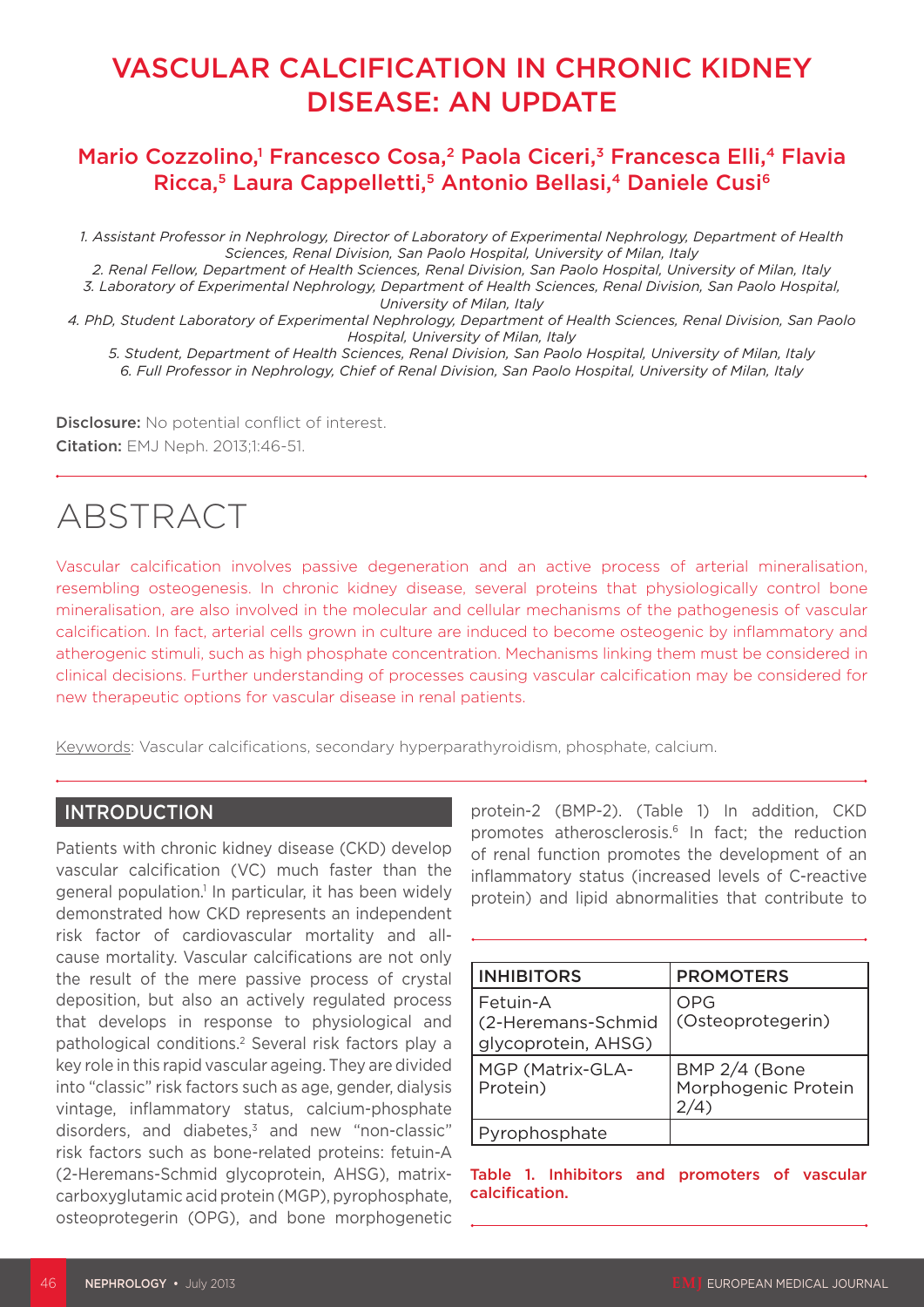endothelial dysfunction and vascular calcification. The prevalence and progression of vascular calcification increases dramatically once patients are on dialysis,<sup>4</sup> and the vascular phenotype of even young dialysis patients can be compared with that of octogenarians.<sup>5</sup> Vascular calcification starts developing in the early stages of CKD (stage III 25%, stage IV 35%) and is present in over 50% of patients at the time of dialysis.

#### PATHOPHYSIOLOGY

Ectopic vascular calcifications follow a very similar developing process to physiological bone formation. At sites of calcification, there is an upregulated expression of mineralisation proteins, normally confined to bone and cartilage; this event induces osteo-chondrocyte-like changes in vascular smooth muscle cells (VSMCs).7 These proteins include a number of transcription factors, such as Runx2 (Cbfa-1), Osterix, Msx2, and Sox9.8,9 To create a microenvironment that is permissive for calcification, specialised membrane-bound bodies called matrix vesicles, serve as nucleation sites for hydroxyapatite.9,10 VSMC-derived vesicles do not calcify until calcification inhibitors, such as Fetuin-A and MGP, are maintained in normal ranges. When calcification inhibitor levels are low, VSMCs produce mineralisation-competent vesicles that contain preformed hydroxyapatite. 10,11

# HIGH PHOSPHATE AND VASCULAR CALCIFICATION

Phosphate (P) homeostasis in normal subjects is regulated by intestinal absorption, renal excretion, and bone resorption. However, in subjects with CKD, P renal excretion is reduced. Nevertheless, P levels are maintained among normal limits by reducing P tubular resorption through increasing parathyroid hormone (PTH) and fibroblast growth factor 23 (FGF23). In the same setting, reduction of intestinal phosphorous absorption happens due to the reduction of plasma levels of calcitriol.<sup>12</sup> At stages IV and V of CKD, dietary intake of P tends to exceed renal excretion capacity, resulting in hyperphosphataemia. Abnormalities in mineral metabolism have been claimed to be a causal factor for the development of vascular calcification in CKD patients.

Several studies have shown that high phosphorus levels stimulate the development of VC in an *in vitro* model of VSMCs.13 *In vitro* studies have demonstrated that high phosphate concentration is responsible for VC formation through a specific activation of the core-binding factor alpha-1 (Cbfa-1), an osteoblastspecific gene that regulates the expression of several bone morphogenetic proteins.<sup>14</sup> In CKD, the expression of these proteins was also stimulated by uraemic patients' serum with normal serum phosphate, suggesting that uraemic milieu also has a role in CV pathogenesis.<sup>15</sup> Interestingly, calcified arteries from CKD patients showed an increased expression of both Cbfa-1 and osteopontin.<sup>16</sup> These data suggest that VC is an active process due, not only to calcium-phosphate salt deposition in artery wall, but also to a genomic regulation driven by uraemic environment and elevations in serum phosphate levels.

#### FETUIN – A

Human fetuin-A (AHSG, alpha2-Heremans Schmid glycoprotein, alpha2HS-glycoprotein, alpha2- HSG) is an extracellular calcium-regulatory protein acting as a potent inhibitor of calcium phosphate precipitation. It is a member of a family of four structurally-related plasma proteins containing cystatin-like protein domains. The cystatin family harbours type 1 (mainly intracellular proteins), type 2 (mainly extracellular proteins), and type 3 cystatins (plasma proteins). Cystatin domain 1 in fetuin-A is strongly negatively charged with a high affinity for calcium-rich minerals.17

Fetuin-A is one of the non-collagenous, most abundant proteins in bone, accounting for 25% non-collagenous proteins. Serum fetuin-A has an anti-inflammatory property; the demonstration that this protein specifically prevents neutrophils from activation by hydroxyapatite crystals, supports this issue.18 Furthermore, anti-apoptotic activity of fetuin-A has been observed in smooth muscle cells.19 Beside these findings, fetuin-A showed an important role in the mineralisation process.

Fetuin-A is responsible for mineral accumulation in bone from plasma, thanks to its high affinity for bone minerals, especially for nascent apatite mineral. For this reason, it is an inhibitor of *de novo* apatite formation from supersaturated mineral solutions, but it does not dissolve preformed minerals.<sup>20</sup> Specifically, fetuin-A binds calcium phosphate and calcium carbonate with high affinity. Haemodialysis patients with low serum AHSG levels have a major risk of CV and all-cause mortality.<sup>21</sup> This observation by Ketteler et al.<sup>21</sup> suggests that AHSG may be involved in preventing the accelerated extraskeletal calcification observed in CKD. A recent study in a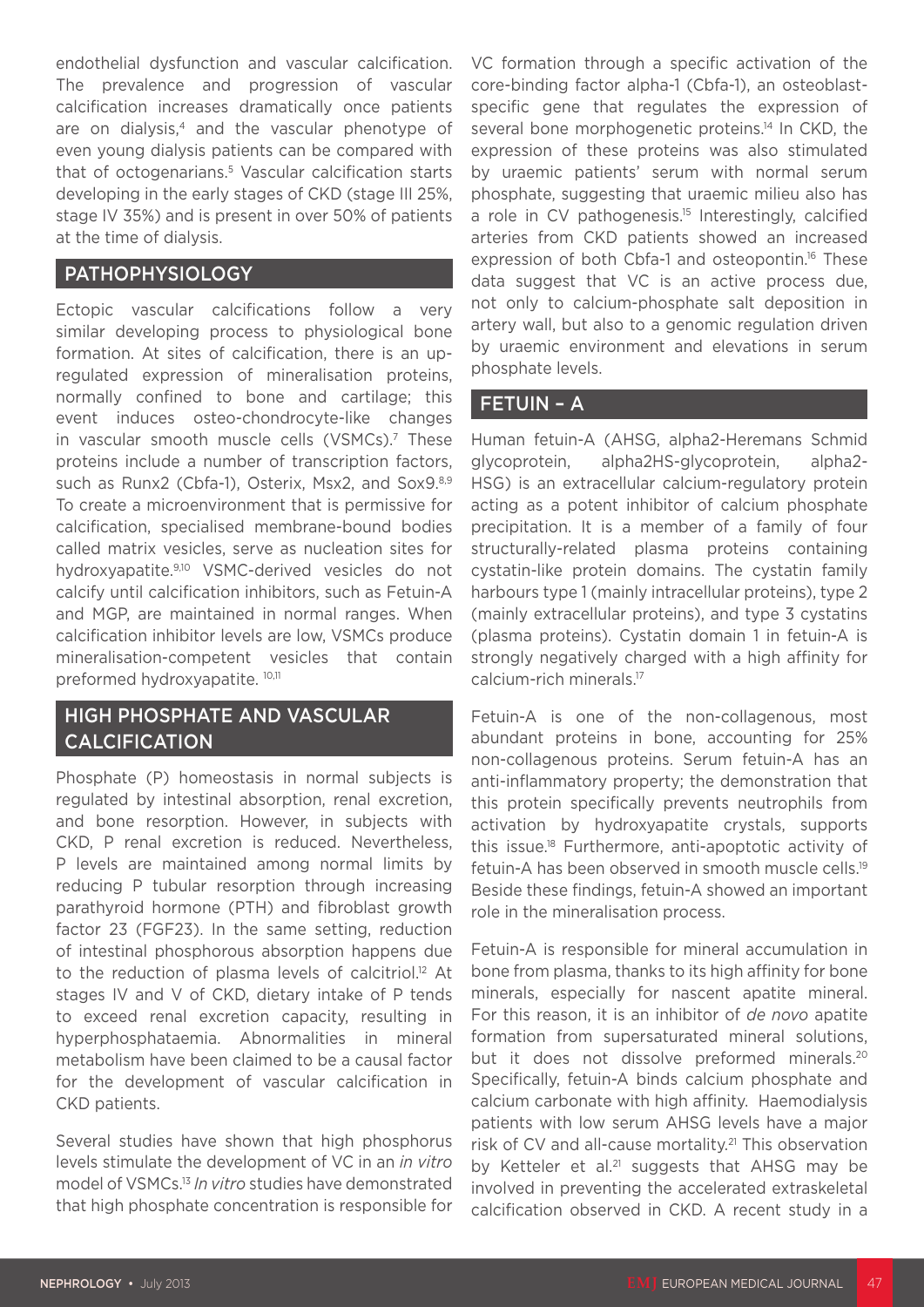population of 115 haemodialysis patients supports this hypothesis, as VC was associated not only with increasing age and a history of cardiovascular events, but also with abnormal values of inflammatory markers, such as reduction in AHSG and albumin and an increase in C-reactive protein and fibrinogen.22

# MATRIX GLA PROTEIN

Extracellular matrix GLA protein (MGP) is a member of the vitamin-K-dependent protein family, and it is a calcification inhibitor found in vascular and other soft tissue.23,24 MGP promotes VSMC differentiation, antagonises BMP (BMP2 and BMP4) signalling and prevents osteochondrogenic lineage reprogramming of VSMCs. In mice, targeted deletion of the MGP gene results in rapid and complete arterial calcification, resulting in death by 6 weeks.<sup>25</sup> MGP is synthesised in the uncarboxylated form (ucMGP) and performs its action after vitamin K-dependent carboxylation. Without sufficient vitamin K, it remains decarboxylated and does not inhibit calcification.26,27 The degree of γ-carboxylation required for MGP to inhibit calcification in humans is not known. Decarboxylated MGP form seems to be in high concentrations in calcified vessels, while carboxylated MGP form is more abundant in healthy vascular tissue.<sup>28</sup> This demonstrates that lack of functional MGP increases risk for vascular calcification. In addition to being carboxylated, MGP needs a post-translational phosphorylation, which is also thought to contribute to its functionality.<sup>29</sup> The phosphorylated ucMGP accumulates in a detectable amount in plasma.<sup>30</sup>

The role of MGP in vascular calcification has been elucidated in animal models, whereas in humans, data are conflicting. It has been suggested that the amount of ucMGP in the circulation is increased among patient populations characterised by pathologic soft-tissue calcification.29-31 The studies that examined the association between plasma ucMGP and vascular calcification are limited to case-control comparisons or specific disease populations.29-31 To evaluate the utility of ucMGP as a predictive marker of coronary artery calcification (CAC), it is necessary to examine a population free of clinical events.

In a randomised controlled trial with vitamin K supplementation, Shea et al.<sup>32</sup> found that older community-dwelling adults who adhered to phylloquinone (vitamin K1) supplementation showed less CAC progression over 3 years. The impact of MGP on regulation of calcification in humans appears to

have a genetic component. An association between polymorphisms of the MGP gene and myocardial infarction has been described in low-risk individuals.<sup>33</sup> Furthermore, their distribution has proved to differ significantly in CKD/haemodialysis patients as compared to healthy controls, and particular alleles are associated with an increase in cardiovascular events in haemodialysis patients.<sup>34</sup> Potentially, the identification of polymorphisms of the MGP gene, and their association with cardiovascular morbidity, is a critical step towards the understanding of the pathogenetic mechanisms of VC in CKD and dialysis patients.

#### PYROPHOSPHATE

Isopentenyl Pyrophosphate (IPP), a well-known inhibitor of hydroxyapatite formation in urine produced by VSMCs, chondrocytes and osteoblasts, is an important inhibitor of vascular calcifications. Its reactive chemical nature suggests that it is a compound used to bind or deliver oxygen and phosphate at tissue level for rapid employment. Several intracellular enzymatic reactions are responsible for its production.35 Plasma IPP is normally cleared by the kidney,<sup>36</sup> however, serum IPP levels in haemodialysis patients are reduced. $37$ Furthermore, the calcification-inhibitory action of IPP *in vivo* is well-documented. However, its simple chemical composition and heterogeneous metabolism, as well as the local nature of its action, hinder the development of a preparation for the clinical setting.

## OSTEOPROTEGERIN

Osteoprotegerin (OPG) belongs to the tumour necrosis factor receptor superfamily. It acts as a soluble decoy receptor for the receptor activator of nuclear factor-kappa B Ligand (RANKL), lying on osteoclast membrane, and inhibits its interaction with membrane-bound receptor RANK. Through this mechanism, OPG is able to inhibit osteoclasts differentiation. RANKL/OPG/RANK axis is not only involved in regulation of bone-remodelling, $38,39$  but recent findings supported its role in carcinogenesis as well as central thermoregulation.40,41

This system has also been linked to the development of atherosclerosis and plaque destabilisation.42,43 In observational studies, elevated circulating OPG levels have been associated with prevalence and severity of coronary artery disease, cerebrovascular disease, and peripheral vascular disease. Elevated OPG levels have also been associated with the degree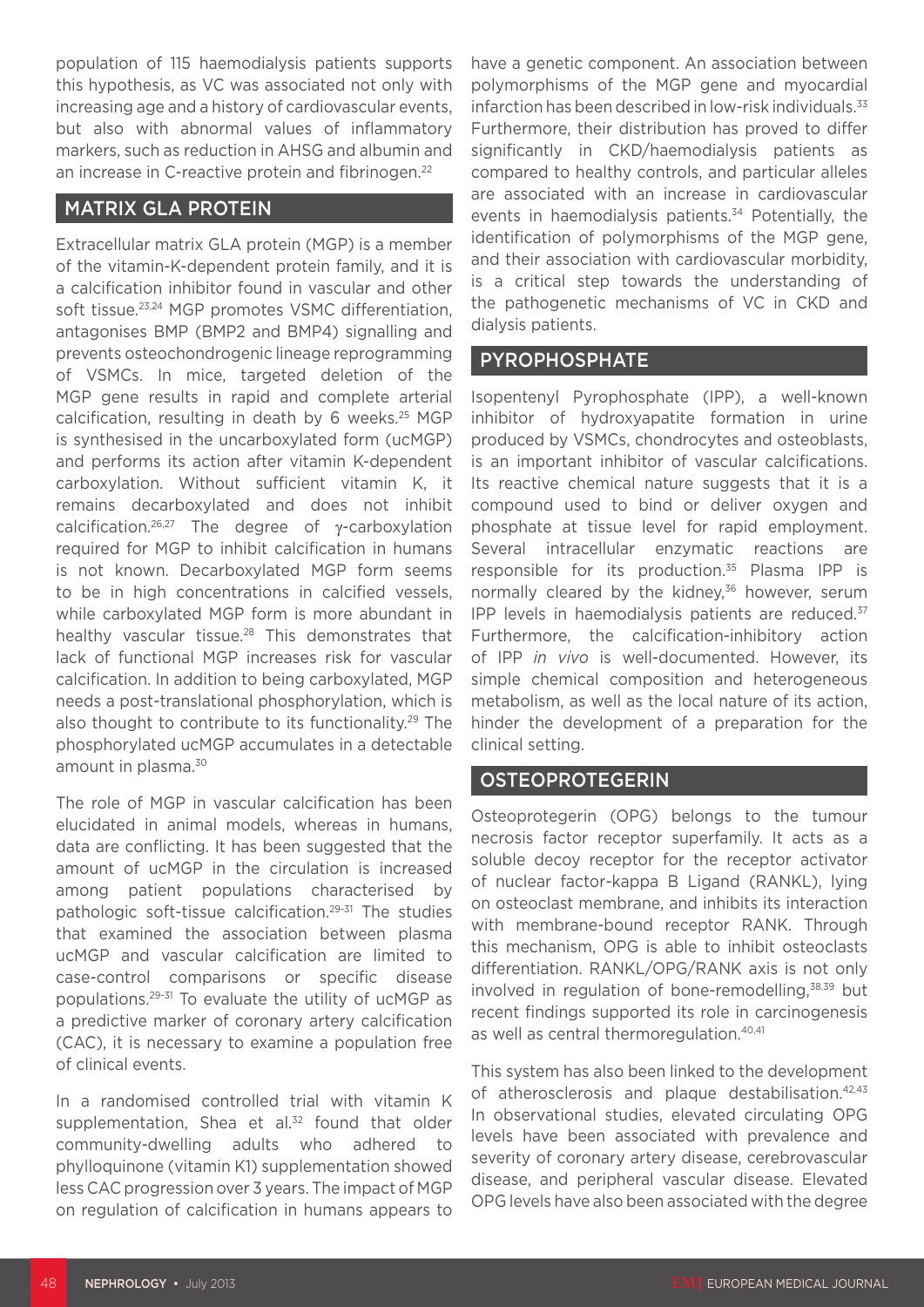of coronary calcification in the general population as a marker of coronary atherosclerosis.<sup>44</sup> OPG is produced by osteoblasts but also by many different tissues and cell types, including the lung, kidney, intestine and endothelial cells. Its biological effects are still not completely understood, but it seems to be involved in apoptosis.45

In renal patients, increased levels have been associated with abnormal aortic calcifications in patients on dialysis<sup>46</sup> and with coronary artery calcifications in both dialysis and transplantation patients.47 There is an association of serum OPG levels with all-cause and cardiovascular mortality, both in patients on dialysis<sup>48</sup> and in transplantation patients.49

#### BONE MORPHOGENIC PROTEINS

Bone morphogenic proteins (BMP) are secreted polypeptides, a subgroup of the transforming growth factor-beta (TGF-ß) superfamily of growth factors. BMPs were first identified in demineralised and pulverised bone powder capable of inducing ectopic endochondral bone formation in muscle.26 Over the years, more than 15 distinct BMP family members have been identified. In 1993, Bostrom, Demer and colleagues first demonstrated the expression of BMP2 in calcified human atherosclerotic plaques, and the capacity of BMPs to direct osteogenic programming of vascular mesenchymal progenitors of the pericyte lineage. When BMP2, BMP4, and BMP6, were detected in calcified areas of atherosclerotic lesions,50-52 it was therefore presumed that they

enhanced vascular calcification, even more so when it became evident that vascular calcification is largely driven by osteogenesis in the vascular media.53,54 However, BMP signalling is not only driving ectopic calcification but is also essential for cardiovascular development, with critical roles in the establishment of endothelial cells during vasculogenesis, the recruitment and differentiation of VSMC precursor cells, and vascular patterning.55,56 BMP activity is important for the regulation of phenotypic plasticity, proliferation, and differentiation in VSMC.52 BMP2 in particular has an inhibitory effect on VSMC proliferation and differentiation, whereas BMP7 promotes the VSMC phenotype transformation.<sup>54</sup> Furthermore, BMP inhibition, potentially in later steps, appears to be a key actor in maintaining VSMC differentiation. Many are the causes that promote increased levels of BMP. Among these, endothelial activation in response to pathogenic stimuli, such as inflammatory cytokines and shear stress, appear to play a key role in regulating serum levels of BMP.<sup>57,58</sup>

#### CONCLUSIONS

The astonishing mortality rate due to cardiovascular events in CKD has led to a great effort to identify causes and new potential strategies to improve survival in CKD. It seems that bone mineral abnormalities play a major role in inducing and sustaining cardiovascular damage in CKD. Improving understanding of cellular and molecular mechanisms of vascular calcification in CKD will give major tools to the clinicians to evaluate and choose treatments.

## REFERENCES

1. Sigrist M, Taal MW, Bungay P, et al. Progressive vascular calcification over 2 years is associated with arterial stiffening and increased mortality in patients with stages 4 and 5 chronic kidney disease. Clin J Am Soc Nephrol 2007;2:1241-8.

2. Cozzolino M, Brancaccio D, Gallieni M, Slatopolsky E. Pathogenesis of vascular calcification in chronic kidney disease. Kidney Int. 2005;68:429-36.

3. Cozzolino M, Mazzaferro S, Pugliese F, Brancaccio D. Vascular calcification and uremia: what do we know? Am J Nephrol. 2008;28:339-46.

4. Shroff RC, McNair R, Figg N, et al. Dialysis accelerates medial vascular calcification in part by triggering smooth muscle cell apoptosis. Circulation. 2008;118:1748–57.

5. Foley RN, Parfrey PS, Sarnak MJ. Clinical epidemiology of cardiovascular disease

in chronic renal disease. Am J Kidney Dis. 1998;32[Suppl 3]:S112–9.

6. Schalkwijk CG, Stehouwer CD. Vascular complications in diabetes mellitus: the role of endothelial dysfunction. Clin Sci (Lond). 2005;109:143-59.

7. Shanahan CM, Cary NR, Salisbury JR, et al. Medial localization of mineralizationregulating proteins in association with Mönckeberg's sclerosis: Evidence for smooth muscle cell-mediated vascular calcification. Circulation. 1999;100:2168– 76.

8. Tyson KL, Reynolds JL, McNair R, et al. Osteo/chondrocytic transcription factors and their target genes exhibit distinct patterns of expression in human arterial calcification. Arterioscler Thromb Vasc Biol. 2003;23:489–94.

9. Shanahan CM, Cary NR, Metcalfe JC, Weissberg PL. High expression of genes for calcification-regulating proteins in human atherosclerotic plaques. J Clin Invest. 1994;93:2393–402.

10. Hsu HH, Camacho NP. Isolation of calcifiable vesicles from human atherosclerotic aortas. Atherosclerosis. 1999;143:353–62.

11. Reynolds JL, Joannides AJ, Skepper JN, et al. Human vascular smooth muscle cells undergo vesicle-mediated calcification in response to changes in extracellular calcium and phosphate concentrations: A potential mechanism for accelerated vascular calcification in ESRD. J Am Soc Nephrol. 2004;15:2857–67.

12. Goodman WG, Goldin J, Kuizon BD, et al. Coronary-artery calcification in young adults with end-stage renal disease who are undergoing dialysis. N Engl J Med. 2000;342:1478–83.

13. Hruska KA, Mathew S, Lund R, Qiu P,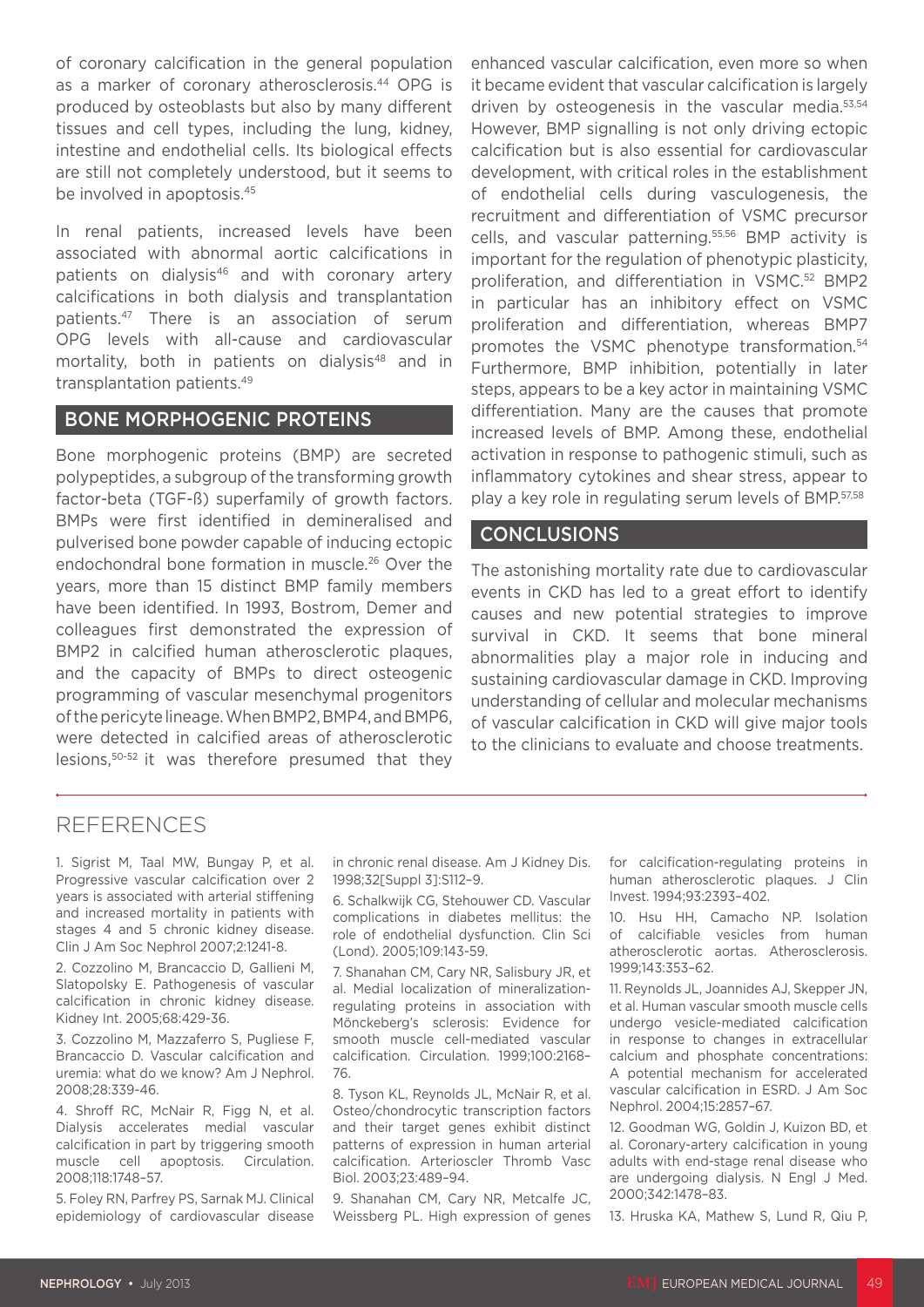Pratt R. Hyperphosphatemia of chronic kidney disease. Kidney Int. 2008;74:148- 57.

14. Giachelli CM. Ectopic calcification: new concepts in cellular regulation. Z Kardiol. 2001;90 (Suppl 3):S31-7.

15. Chen NX, O'Neill KD, Duan D, Moe SM. Phosphorus and uremic serum upregulate osteopontin expression in vascular smooth muscle cells. Kidney Int. 2002;62:1724-31.

16. Moe SM, Duan D, Doehle BP, et al. Uremia induces the osteoblast differentiation factor Cbfa1 in human blood vessels. Kidney Int. 2003;63:1003- 11.

17. Heiss A, DuChesne A, Denecke B, et al. Structural basis of calcification inhibition by alpha 2-HS glycoprotein/fetuin-A. Formation of colloidal calciprotein particles. J Biol Chem. 2003;278:13333–41. 18. Terkeltaub RA, Santoro DA, Mandel G, Mandel N. Serum and plasma inhibit neutrophil stimulation by hydroxyapatite crystals. Evidence that serum alpha 2-HS glycoprotein is a potent and specific crystal-bound inhibitor. Arthritis Rheum. 1988;31:1081–9.

19. Reynolds JL, Skepper JN, McNair R et al. Multifunctional roles for serum protein fetuin-A in inhibition of human vascular smooth muscle cell calcification. J Am Soc Nephrol. 2005;16:2920-30.

20. Schinke T, Amendt C, Trindl A, et al. The serum protein alpha2-HS glycoprotein/ fetuin inhibits apatite formation in vitro and in mineralizing calvaria cells. A possible role in mineralization and calcium homeostasis. J Biol Chem. 1996;271:20789–96.

21. Ketteler M, Bongartz P, Westenfeld R, et al. Association of low fetuin-A (AHSG) concentrations in serum with cardiovascular mortality in patients on dialysis: a cross-sectional study. Lancet. 2003;361:827–33.

22. Cozzolino M, Galassi A, Biondi ML, et al. Serum fetuin-A levels as a link between inflammation and cardiovascular calcification in haemodialysis patients. Am J Nephrol. 2006;26:423–9.

23. Whyte MP, Obrecht SE, Finnegan PM, et al. Osteoprotegerin deficiency and juvenile Paget's disease. N Engl J Med. 2002;347:175–84.

24. Hanada R, Leibbrandt A, Hanada T, et al. Central control of fever and female body temperature by rankl/rank. Nature. 2009;462:505–9.

25. Mikami S, Katsube K, Oya M, et al. Increased rankl expression is related to tumour migration and metastasis of renal cell carcinomas. J Pathol. 2009;218:530–9.

26. Kiechl S, Schett G, Wenning G, et al. Osteoprotegerin is a risk factor for progressive atherosclerosis and cardiovascular disease. Circulation. 2004;109:2175–80.

27. Sandberg WJ, Yndestad A, Oie E, et al. Enhanced t-cell expression of rank ligand in acute coronary syndrome: possible role in plaque destabilization. Arterioscler Thromb Vasc Biol. 2006;26:857–63.

28. Bennett BJ, Scatena M, Kirk EA, et al. Osteoprotegerin inactivation accelerates advanced atherosclerotic lesion progression and calcification in older apoe/ mice. Arterioscler Thromb Vasc Biol. 2006;26:2117–24.

29. Omland T, Ueland T, Jansson AM, et al. Circulating osteoprotegerin levels and long-term prognosis in patients with acute coronary syndromes. J Am Coll Cardiol. 2008;51:627–33.

30. Golledge J, McCann M, Mangan S, et al. Osteoprotegerin and osteopontin are expressed at high concentrations within symptomatic carotid atherosclerosis. Stroke. 2004;35:1636–41.

31. Semb AG, Ueland T, Aukrust P, et al. Osteoprotegerin and soluble receptor activator of nuclear factor-kappab ligand and risk for coronary events: a nested case-control approach in the prospective epic-norfolk population study 1993– 2003. Arterioscler Thromb Vasc Biol. 2009;29:975–80.

32. Lieb W, Gona P, Larson MG, et al. Clinical correlates, subclinical disease, incident cardiovascular disease, and mortality. Arterioscler Thromb Vasc Biol. 2010;30:1849–54.

33. Hermann S-M, Whatling C, Brand E, et al. Polymorphisms of the human matrix Gla protein (MGP) gene, vascular calcification, and myocardial infarction. Arterioscler Thromb Vasc Biol. 2000;20:2386–93.

34. Brancaccio D, Biondi ML, Gallieni M, et al. Matrix gla protein gene polymorphisms and cardiovascular mortality in chronic kidney disease patients. Am J Nephrol. 2005;25:548–52.

35. Terkeltaub RA. Inorganic pyrophosphate generation and disposition in pathology. Am J Physiol. 2001;281:C1–C11.

36. Rachow JW, Ryan LM. Inorganic pyrophosphate generation and disposition. Rheum Dis Clin North Am. 1988;14:289–302.

37. Lomashvili KA, Khawandi W, O'Neill WC. Reduced plasma pyrophosphate levels in hemodialysis patients. J Am Soc Nephrol. 2005;16:2495–500.

38. Takayanagi H, Ogasawara K, Hida S, et al. T-cell-mediated regulation of osteoclastogenesis by signalling crosstalk between rankl and ifn-alpha. Nature. 2000;408:600–5.

39. Whyte MP, Obrecht SE, Finnegan PM, et al. Osteoprotegerin deficiency and juvenile Paget's disease. N Engl J Med. 2002;347:175–84.

40. Hanada R, Leibbrandt A, Hanada T, et al. Central control of fever and female body temperature by rankl/rank. Nature. 2009;462:505–9.

41. Mikami S, Katsube K, Oya M, et al. Increased rankl expression is related to tumour migration and metastasis of renal cell carcinomas. J Pathol. 2009;218:530–9.

42. Kiechl S, Schett G, Wenning G, et al. Osteoprotegerin is a risk factor for progressive atherosclerosis and cardiovascular disease. Circulation. 2004;109:2175–80.

43. Sandberg WJ, Yndestad A, Oie E, et al. Enhanced t-cell expression of rank ligand in acute coronary syndrome: possible role in plaque destabilization. Arterioscler Thromb Vasc Biol. 2006;26:857–63.

44. Abedin M, Omland T, Ueland T, et al. Relation of osteoprotegerin to coronary calcium and aortic plaque (from the Dallas heart study). Am J Cardiol. 2007;99:513– 8.

45. Emery JG, McDonnell P, Burke MB, et al. Osteoprotegerin is a receptor for the cytotoxic ligand TRAIL. J Biol Chem. 1998;273:14363–7.

46. Nitta K, Akiba T, Uchida K, et al. The progression of vascular calcification and serum osteoprotegerin levels in patients on longterm hemodialysis. Am J Kidney Dis. 2003;42:303–9.

47. Mazzaferro S, Pasquali M, Pugliese F, et al. Serum levels of calcification inhibition proteins and coronary artery calcium score: comparison between transplantation and dialysis. Am J Nephrol. 2007;27:75–83.

48. Morena M, Terrier N, Jaussent I, et al. Plasma osteoprotegerin is associated with mortality in hemodialysis patients. J Am Soc Nephrol. 2006;17:262–70.

49. Hjelmesaeth J, Ueland T, Flyvbjerg A, et al. Early posttransplant serum osteoprotegerin levels predict longterm (8 year) patient survival and cardiovascular death in renal transplant patients. J Am Soc Nephrol. 2006;17:1746– 54.

50. Bostrom K, Watson KE, Horn S, et al. Bone morphogenetic protein expression in human atherosclerotic lesions. J Clin Invest. 1993;91:1800–9.

51. Dhore CR, Cleutjens JP, Lutgens E, et al. Differential expression of bone matrix regulatory proteins in human atherosclerotic plaques. Arterioscler Thromb Vasc Biol. 2001;21:1998–2003.

52. Schluesener HJ, Meyermann R. Immunolocalization of BMP-6, a novel TGF-beta-related cytokine, in normal and atherosclerotic smooth muscle cells. Atherosclerosis. 1995;113:153–6.

53. Shao JS, Cai J, Towler DA. Molecular mechanisms of vascular calcification: